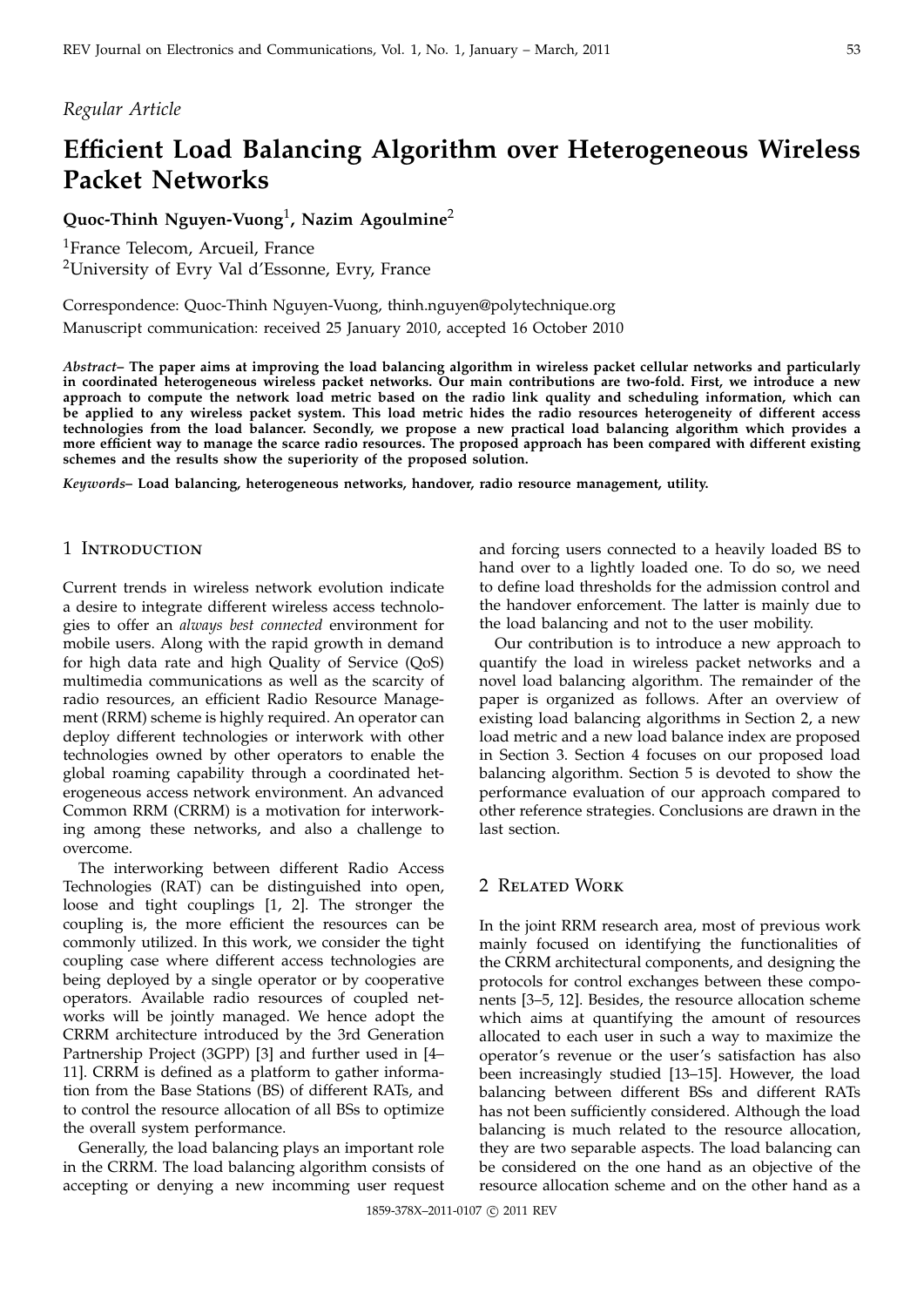constraint for the resource allocation optimization. In this work, we only focus on the load balancing issue.

An adaptive threshold for load balancing based handover enforcement initiation was introduced in [16]. Although this approach makes it possible to detect the need of initiating a handover, the suitable target access network is not addressed. Another solution for RRM algorithm based on fuzzy logic and reinforcement learning was presented in [7, 8]. However, the admission control is just a primary step in the load balancing process as it only deals with the incomming calls. Even if an efficient admission control algorithm [7, 8, 17] is used, overload situations might still occur, e.g., due to the mobility of high-rate packet data users or the inherent fluctuation of the transmission channel.

All the load balancing solutions have been based on a fundamental resource unit notion, called "*load*". The load metric represents the occupation ratio of a BS. The load of a cellular network is usually computed through the received power and the interference level [18] whereas the load of a Wireless Local Area Network (WLAN) is simply computed through the number of users connected to an access point [7, 8]. The load can be computed in different manners for different systems. As a result, the same load value for two different systems does not mean the same load situation. As such a comparison is the basis of any cross-system load balancing solution, having a same semantic of the load metric is mandatory. The existing load computation methods, which are based on the interference [18] or the throughput [19], do not allow the load variation anticipation prior to the situation where a user moves into/out of a cell. The estimation of future interference or throughput values is really challenging. Accordingly, we will not be able to make the right decision to achieve an efficient resource balancing.

#### 3 Load Metric & Balancing Index

#### **3.1 Load Metric Definition**

Some High Speed Packet Access (HSPA) network operators have recently encountered a network saturation by so many Iphone users. Along with the increase of multimedia and data-intensive applications, the future fourth-generation networks will promisingly experience an extremely high load situation. In this paper, we present only the cross-system downlink load balancing. However, the solution is still valid for uplink load balancing. Traditionally, the load metric corresponding to the resource occupation ratio varies from 0 to 1. As the circuit-switched cellular network has been progressively migrated towards all-IP packet network, here we only consider the load balancing for wireless packet networks. In wireless packet networks, the channel access is dynamically assigned to mobile users by a scheduler running in the BS (see Figure 1). The scheduler decides which packets are transmitted to their corresponding destinations at an instant (depending on the required QoS of each user and radio link quality between the user and the BS). Contrary



Figure 1. Scheduler in a base station.

to a fixed resource allocation in circuit networks, the resource allocation in packet networks is much more dynamic. An overload situation will cause a delay or packet loss to some specific connections, but not necessarily an outage of connections. It is thus interesting to be able to estimate the overload degree. The way to balance the load in packet networks is thus different from circuit networks.

The packet scheduling is an active research area. Generally, based on the transmission channel estimation, the BS will adapt the modulation and coding scheme to transmit packets in such a way to maximize the throughput and minimize the packet error rate. Recently, the QoS priority has been also taken into account in the packet scheduling [20]. Compared to the load balancing, a global strategy involving all the BSs in the system, the packet scheduling is just a local strategy at each individual BS. We can see that if the total requesting resource (i.e., packet arrival rate mapped with the modulation and coding rate) is higher than the capacity of the BS (i.e., symbol departure rate at the physical layer), some users will not get their required QoS. In other words, the BS is overloaded.

We define load  $\rho$  as the ratio of the required resources to the total resources. If the amount of the required resources of all users connected to a BS is greater than or equal to its total resources, this BS is considered as overloaded. In differentiated QoS wireless networks, the objective of the scheduler is to guarantee the QoS required by the non-best-effort users. Hence, the required resources information used for load computation is the guaranteed bit rate corresponding to the running application of each user. Alternatively, the required resources of a communication is its arrival rate at the BS. As a First-In-First-Out buffer is implemented at the BS for each connection, the packet arrival rate can be simply retrieved. In the following, for simplicity, each communication is assumed to have a guaranteed bit rate *η*(*Kbps*).

At the physical layer, multiple transmission modes comprising of a pair of modulation scheme and Forward Error Control (FEC), as in IEEE802.11/16, 3GPP and 3GPP2 standards, are available to each user. Given the modulation and coding rate of *φ*(*bits*/*symbol*), the packet of  $N_p$  bit is mapped to a block of  $N_p/\phi$  symbols after modulated and coded. Hence, the required resources of a call can be expressed as  $\frac{\eta}{\phi}$  (*Ksymbol*/*s*).

The total resources of a BS can be referred to as the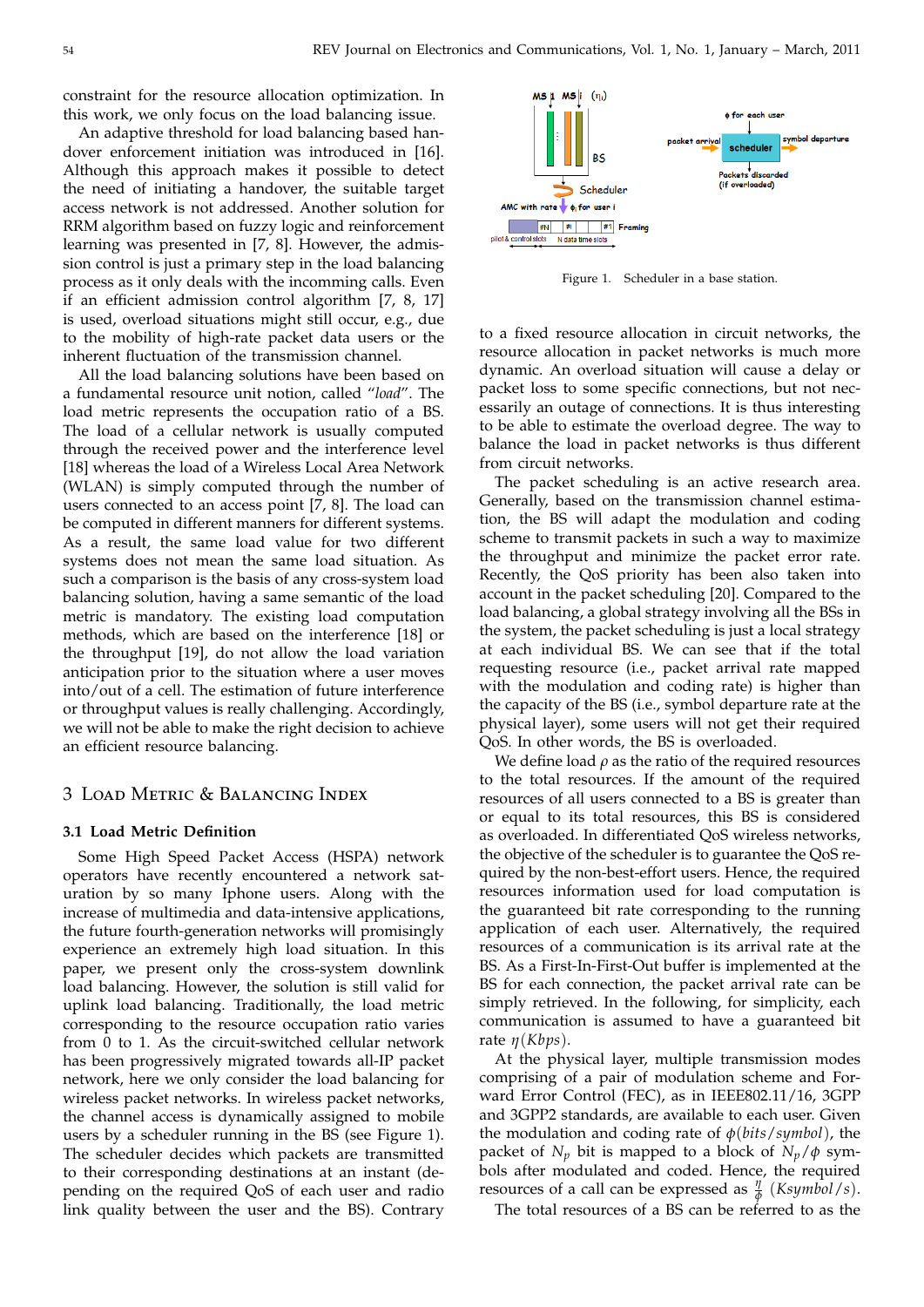number of data symbols that the BS can transmit in downlink during one second, i.e., data symbol rate *R<sup>s</sup>* . For example, in HSDPA system, the channel multiplexing is in time domain where each Transmission Time Interval (TTI) consisting of three slots (or 2*ms*) can carry 480 data symbols. Within each TTI, a maximum of 15 parallel codes can be assigned to one user or shared between several ones. Hence, the total resources become  $15 \times 480$ *symbols*/(2*ms*) = 3.6*Msymbols*/*s*. In an OFDM system like Worldwide Interoperability for Microwave Access (WiMAX), or 3GPP Long-Term Evolution (LTE), the resources consist of OFDM symbols in the time domain and sub-carriers in the frequency domain. The downlink data symbol rate is equal to *(number of downlink OFDM symbols)*×*(number of data sub-carriers)/(frame duration*). Meanwhile, in the direct-sequence CDMA system like Universal Mobile Telecommunications Systems (UMTS) or CDMA2000, the symbol rate depends on the spreading factor *S*(*chips*/*symbol*) of the used code. As the chip rate  $R_c = R_s \times S$  (*chip*/*s*) is a fixed value, we choose it as the total resources parameter.

Now let *M* denote the number of currently connected users at a BS of total resource *Rc*. Each user *i* is characterized by a required guaranteed bit rate *η<sup>i</sup>* , a modulation and coding rate *φ<sup>i</sup>* and an associated spreading factor *S<sup>i</sup>* . If speading factor does not exist, we set  $S_i = 1$ . The load of a BS is given as:

$$
\rho = \frac{1}{R_c} \sum_{i=1}^{M} \frac{\eta_i S_i}{\phi_i}.
$$
\n(1)

This load metric definition takes into account not only the user's required resource but also the radio link quality between the user and the BS. If the link quality is so poor to guarantee the connection or the user is outside the corresponding BS's radio coverage, the corresponding modulation and coding rate *φ* will be set to 0. If the BS accepts this user request, its load becomes infinity. Thus, the load balancing algorithm will refuse the connection and/or force the user to handover to another neighboring access network. Using this definition, the resources heterogeneity among different access systems will be hidden from the load balancing. In other words, the load balancing scheme is based only on the load values of different access nodes regardless of underlying technologies and underlying scheduling schemes. The load balancing over heterogeneous networks is somewhat similar to that over a homogeneous network.

#### **3.2 Load Balancing Index**

One of the key elements in the load balancing is the balance index used to measure the balance of resources in a system. Such an index was first introduced in [21] and recently used in [19]. It is defined as:

$$
\xi_1 = \frac{(\sum_i \rho_i)^2}{K \sum_i \rho_i^2},\tag{2}
$$

where *K* is the number of neighbouring BSs over which the load can be distributed. In fact,  $\xi_1$  is a correlation factor between the load vector  $[\rho_1, \ldots, \rho_K]$  and the



Figure 2. (a) Problem of using *ξ*1; (b) Load balancing index *ξ*<sup>2</sup> computation.

vector  $[1, \ldots, 1]$ . If all BSs have the same load level, then *ξ*<sup>1</sup> = 1. The load balancing target is to maximize *ξ*1. However, this balance index exposes serious limitations. Consider a scenario where a new user at the overlapped zone of three BSs as depicted in Figure 2(a) wants to initiate a communication. Given that  $\{\rho_A = 0.8, \rho_B =$ 0.4,  $\rho_C = 0.3$ } are the current load of BS A, B and C and  $\{\Delta \rho_A = 0.1, \Delta \rho_B = 0.2, \Delta \rho_C = 0.7\}$  are the added load if the new user attaches to BS A, B and C, respectively. By using objective function *ξ*1, the new user will attach to BS C as it results in the highest balance index  $\zeta_1 = 0.89$ . The BS C becomes overloaded ( $\rho_C = 1$ ). And we can see that if the user connects to either BS B or BS C, this will not generate the overloaded situation.

As a user will generate different added loads when connecting to different access nodes, it becomes difficult to maintain all BSs at the same load value. Also, in a heavily loaded system, the balancing objective *ξ*<sup>1</sup> tries to evenly distribute the load to all BSs, which leads to a situation where all BSs will be overloaded. It may be better to degrade the QoS of only several users instead of all users. When the load between the BSs has not been balanced yet but all the BSs are not in the imminent overloaded situation, it is not necessary to maximize *ξ*<sup>1</sup> by forcing the users to attach to another BS. To resolve the overload situation in the exemplary scenario, one may suggest adding a constraint like  $\rho_i$  < 1  $\forall i$  while trying to maximize  $\xi_1$  to accommodate the revealed limitation. It seems to be a good solution in a lightly loaded system. But, this constraint is never satisfied in a heavily loaded system. Accordingly, the objective of load balancing algorithm is to minimize the effect of overload situation and not to avoid the overload situation (because it is not always guaranteed in a finite capacity system).

In order to improve the above limitations, our load balancing mechanism objective is to avoid the overload if possible or to reduce overloading situation in access networks. The idea is to detect imminent overload situations and start to redistribute the load from heavily loaded access networks to lightly loaded ones. A system is considered as load-balanced if all BSs have a load below a specific threshold  $0 < \delta < 1$ . It is motivated by the avoidance of unnecessary load balancing operations that wastes the resource and causes undesired handovers. Usually, in the load control strategy, operators reserve an amount of resources  $(1 - \delta)$ , known also as *guard channel* ratio, for handing over users as well as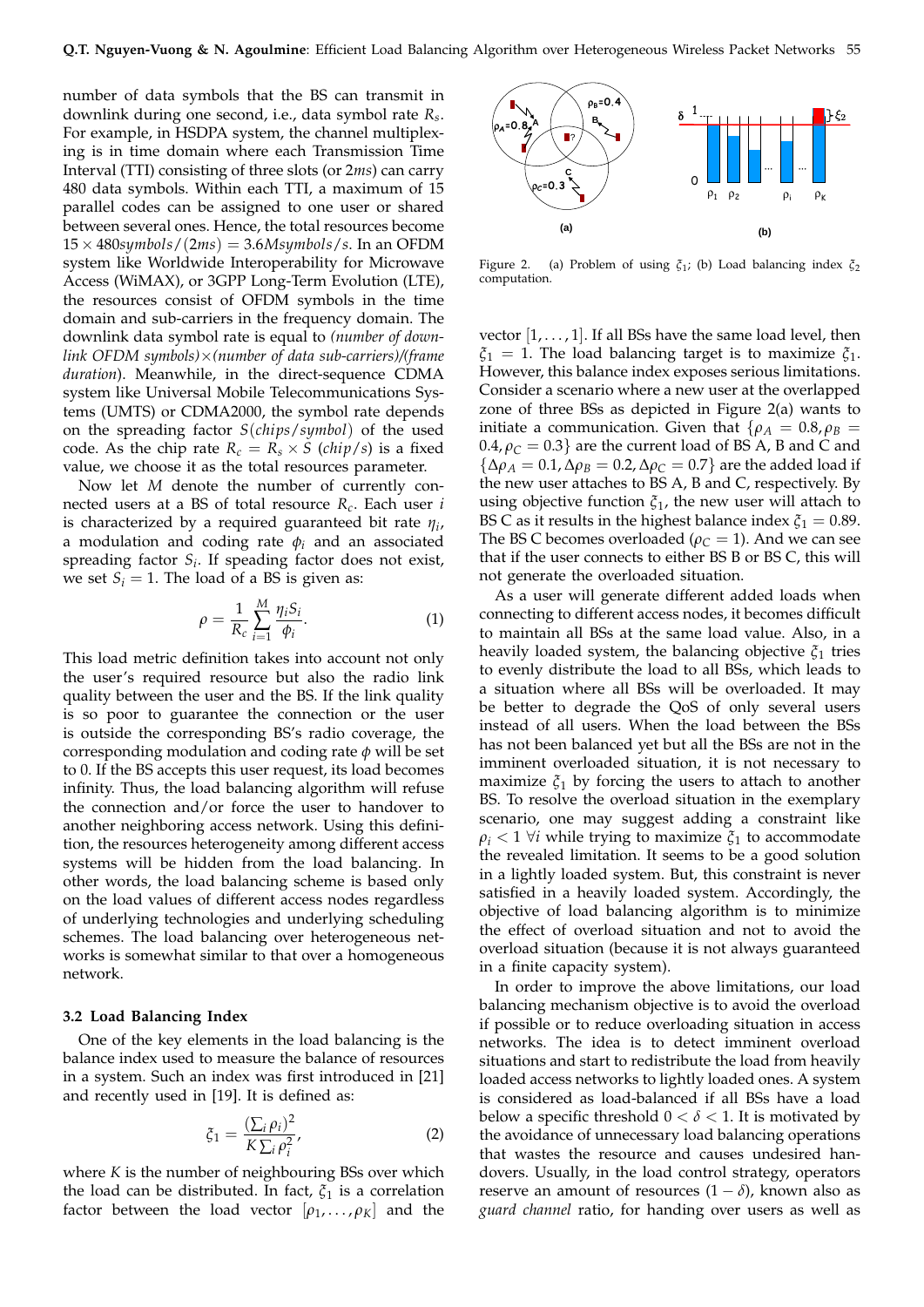for system redundancy. The choice of threshold *δ* can be inspired by the research on guard channel optimization in [22] and we do not address such a choice in this work. Accordingly, we propose a new balance index *ξ*2:

$$
\xi_2 = \sum_{i=1}^K \max(\rho_i - \delta, 0). \tag{3}
$$

If there exists *ρ<sup>i</sup>* > *δ*, then *ξ*<sup>2</sup> > 0. The greater index *ξ*2, the closer to an overload state the network is. Note however that *ξ*<sup>2</sup> > 0 does not mean an overload situation (i.e., since  $\xi_2$  may be greater than 0 but  $\rho_i < 1$  for all *i*). The objective of the load balancing is now to minimize *ξ*2. In the previous scenario, the overload situation does not occur while using *ξ*<sup>2</sup> as an objective function since  $\zeta_2(C)$  (that is the value of  $\zeta_2$  while network C is selected) is clearly greater than  $max{\{\xi_2(A), \xi_2(B)\}}$  for any chosen *δ*.

## 4 Load Balancing Algorithm

#### **4.1 Optimal Algorithm Formulation**

We provide here a formulation of an optimal load balancing algorithm. Assuming that at a given instant our system consists of *M* currently connected users and *K* BSs of different access technologies. Let us denote  $W = (w_{ij})$ ,  $i = 1,..., M$ ,  $j = 1,..., K$  as a generated load matrix where  $w_{ij}$  is the load generated at BS  $j$ while user *i* attaches to it. If user *i* is not in the radio coverage of BS *j*, then  $w_{ij} = \infty$ . The balancing algorithm will be triggered upon the imminent overload situation. Results of the algorithm should come out with an assignment  $\sigma = (\sigma_{ij})$ , where  $\sigma_{ij} = 1$  if user *i* is decided to attach to BS *j* and  $\sigma_{ij} = 0$  otherwise. The optimal assignment *σ*<sup>\*</sup> is given as

$$
\sigma^* = \arg\min_{\sigma} \sum_{j=1}^K \max(\rho_j - \delta, 0), \tag{4}
$$

where  $\rho_j = \sum_{i=1}^{M} w_{ij} \sigma_{ij}$ , subject to the following conditions:  $\sigma_{ij} = 0$  if  $w_{ij} = \infty$  and only one element  $\sigma_{ij}$  in each row *i* of matrix  $\sigma$  is non-zero. We assume that if user MS *i* is in coverage of a particular BS then MS *i* will be allocated the resource (there exists *i* such that  $\sigma_{ij}$  = 1). In other words,

$$
\exists j: w_{ij} \neq \infty \Rightarrow \sum_{j=1}^{K} \sigma_{ij} 1_{\{w_{ij} \neq \infty\}} = 1. \tag{5}
$$

One may note that the constraint on binary integer variables *σij* makes our optimization problem nonconvex, and therefore far more difficult to solve. In the worst case where any user can connect to any BS, by using potentially exhaustive search, we need to compute the values of  $\tilde{\zeta}_2$  for  $K^M$  possibilities of  $\sigma$  to find out *σ* ? . Such optimal algorithm is thus impractical for implementation since it requires an exponential computation time, especially in a large wireless network with thousands of users and BSs. Also, such an assignment may lead to a reallocation of resources for all users which implies a significant amount of handover and overheads.

#### **4.2 Proposed Load Balancing Algorithm**

Our aim is to design a feasible and suboptimal solution for load balancing while minimizing the resource rearrangement and the computation effort. When a user initiates a connection, the end-user device selects a suitable access network among available ones using the network selection mechanism. The load value of each access node may be used in the network selection evaluation if the user has access to this information. The user will be able to not select the heavily loaded access node. Besides, the access node may refuse the user's connection request based on its admission control policy if it is heavily loaded. Despite the use of an admission control, the overload of an access node still happens due to the transmission channel fluctuation, the mobility or the application data rate changes. To handle the load balancing, on-going calls will be transferred from an access network to another. The two main targets of our proposed algorithm are the admission control and the network-initiated handover.

*4.2.1 Admission control:* The admission control is employed to admit or reject a new originating or handing over communication in order to avoid overload situations. A connection request to a specific BS will be accepted if the BS's load, including the contribution of the incoming communication, is below an admission threshold *δAC*. Otherwise, the new incoming communication will be redirected to the least loaded overlapped access network. If all BSs in the coverage area could not accommodate the new communication, the connection request is rejected. If the incoming communication is a handing over one, the admission threshold is greater than the one used for a new originating communication. It is generally preferable to refuse the new calls rather than to drop the on-going calls. That explains also why we choose a load balancing threshold  $\delta$  < 1. In our solution, we choose to always accept the handingover users.

It is noteworthy that a number of previous publications [7, 8, 17] have considered the admission control as a means to achieve load balancing. However, the admission control is just a first step in the load balancing process as it only deals with incoming communications and it does not treat the load fluctuation of ongoing ones. Moreover, trying to redirect an originating communication to a less loaded access system (redirect from one technology to another) may not be possible if the communication is initiated from a single-mode terminal. In this case, it may be better to accommodate the originating single-mode user and to force a multimode user to make a vertical handover to a coordinated access system. That motivates the need to use handover enforcement to effectively distribute the load over the heterogeneous systems.

*4.2.2 Handover enforcement:* In addition to the admission control, it is essential to have a mechanism to detect and handle imminent overload situations. Such mechanism is known as the handover enforcement since its main role is to select *suitable* users in a heavily loaded access network and force them to handover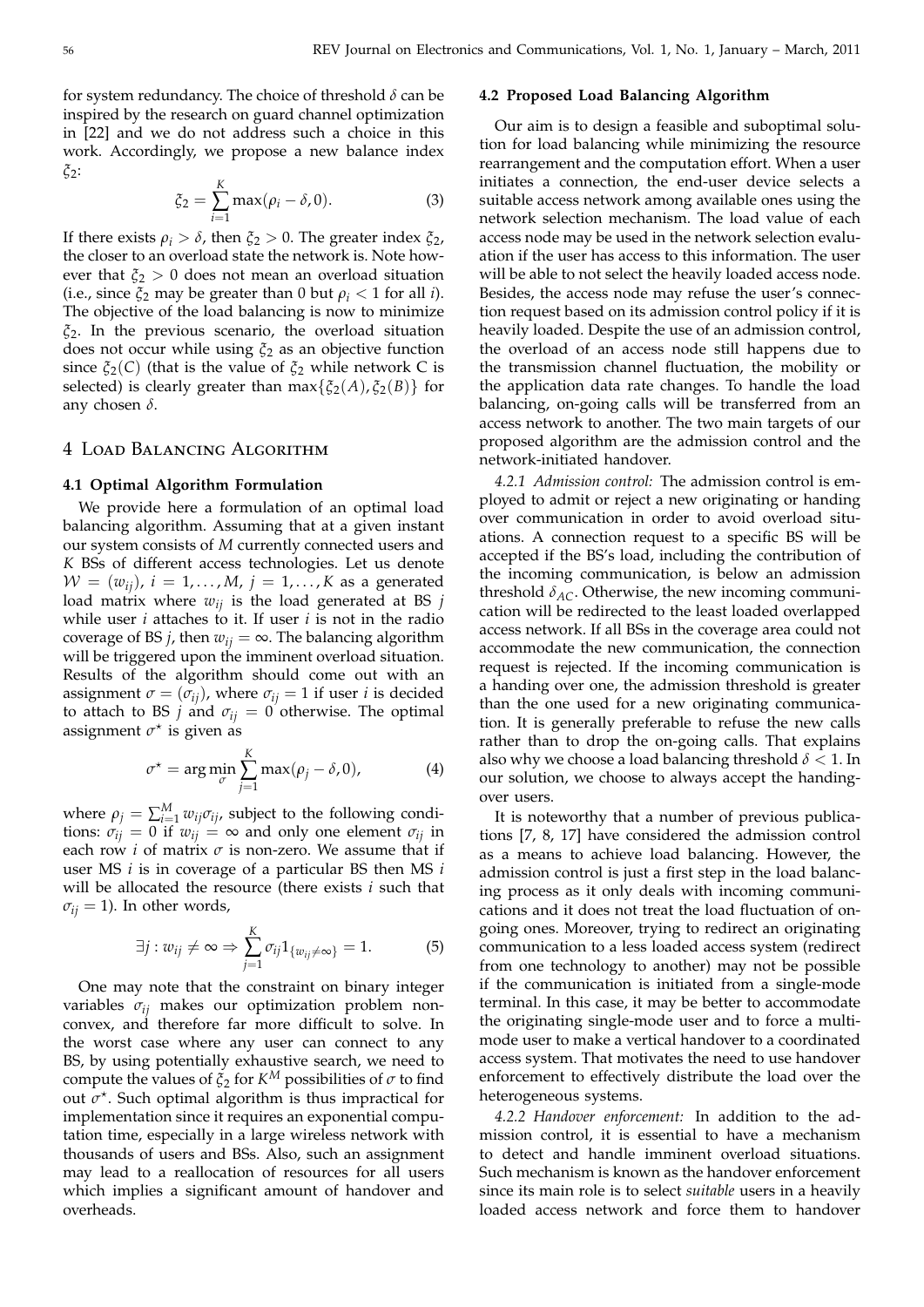

Figure 3. Illustration of load balancing algorithm.

to *suitable* lightly loaded overlapped ones. The main output of the handover enforcement is to determine a set of pairs, *suitable* user and *suitable* target access network, for the handover execution.

Let  $M = \{M_1, M_2, \ldots, M_m\}$  denote a set of mobile users currently connected to a heavily loaded  $BS_0$  that needs to be unloaded. The set of neighboring BSs overlapped with  $BS_0$  is denoted by  $\mathcal{B} = \{BS_1, BS_2 \dots, BS_k\}$ and the current load of each of the neighboring BSs is  $\wp = {\rho_0, \rho_1, ..., \rho_k}$ . The load balancing scenario is illustrated in Figure 3. While the load of  $BS_0$  is still greater than  $\delta$  and the load balance index  $\xi_2$  can still be decreased, we move a user *M<sup>I</sup>* to a *BS<sup>J</sup>* in such a way that the new arrangement minimizes *ξ*2. This operation consists of one move, one user from  $BS_0$  to  $BS_J$ , at a time. We recognize that in some situations two consecutive moves, one user from  $BS_0$  to  $BS<sub>I</sub>$  and another user from  $BS_J$  to  $BS_K$ , can help to reduce the overall load balance index, which could not be achieved by the one-move operation. The two-move operation requires more computation effort. Accordingly, we propose a handover enforcement including of two steps:

In the first step, we identify a move  $(I, J)$  of suitable user  $M_I$  from an overloaded  $BS_0$  and suitable  $BS_J$  for load balancing handover. (*I*, *J*) is given by

$$
(I, J) = \arg\min_{(i,j)} \xi_2(0, i, j),
$$
 (6)

where

$$
\zeta_2(0, i, j) = \max(\rho_0 - w_{i0} - \delta, 0) + \max(\rho_j + w_{ij} - \delta, 0)
$$
  
+ 
$$
\sum_{l \neq \{0, j\}} \max(\rho_l - \delta, 0).
$$
 (7)

Here,  $w_{ij}$  is the load contribution of user  $M_i$  at  $BS_j$ while  $M_i$  connects to  $BS_j$ . Also,  $w_{ij} = \infty$  if  $M_i$  is not in the radio coverage of *BS<sup>j</sup>* .

If the system is still overloaded, we search a possible two-move operation to reduce the overload situation: move a user  $M_I$  of  $BS_0$  to  $BS_I$  and then move a user  $M_L$  of  $BS_J$  to  $BS_K$ .  $(I, J, L, K)$  is given by

$$
(I, J, L, K) = \arg\min_{(i,j,l,k)} [\xi_2(0,i,j) + \xi_2(j,l,k)], \quad (8)
$$

where

$$
\zeta_2(j,l,k) = \max(\rho_j - w_{lj} - \delta, 0) + \max(\rho_k + w_{lk} - \delta, 0)
$$
  
+ 
$$
\sum_{r \neq \{j,k\}} \max(\rho_r - \delta, 0).
$$
 (9)

Instead of balancing the resources of the overall system as described in the optimal algorithm, our proposed solution aims at redistributing locally the load of a heavily loaded BS around its neighbouring overlapped BSs. In turn, the neighbouring BS will redistribute its load to its own neighbouring BSs and so on. By doing so, the load of the overall system will be then balanced. In fact, the handover enforcement will be triggered when the load of a specific BS is greater than *δ*. The algorithm execution is continued until  $ξ<sub>2</sub> = 0$ or we cannot find a handover to improve index *ξ*2. In our proposition we only consider one-move and two-move operations during the handover enforcement since considering more than two consecutive moves is not realistic in on-line system due to its computation time.

#### 5 Performance Evaluation

In this section, we first show the effectiveness of our new load balance index *ξ*<sup>2</sup> which is used as an objective function in our proposed load balancing scheme. Next, the performance of our proposed solution is compared with the optimal solution and a reference scheme. The chosen reference solution employs an *advanced* admission control [7, 8, 17], in which a new incoming communication will be redirected to the least loaded BS. The smallest load value includes the load of the new incoming communication.

#### **5.1 Simulation and Performance Metric**

We consider a simulation scenario in which users start and stop dynamically their communication sessions. Each communication is associated with a guaranteed bit rate *η* which is randomly generated in the interval  $\eta \in [200, 3000]$ *Kbps*. Assume that a user has only one communication session at a time and the duration of each communication follows an exponential distribution with a selected averaged value of 5 minutes. A user has the possibility to connect to a random number of BSs. As we focus on the load balancing operation, the simulation of the physical and MAC layers is not necessary in order to observe the load balancing performance. Therefore, the radio link quality between a user and its reachable BSs (i.e., the modulation and coding rates) is randomly selected at the beginning of each communication session. The modulation and coding rate *φ* varies from 0 (i.e., radio link is very poor for the connection or user is outside the BS's radio coverage) to 4 *bit*/*symbol*. The capacity of each BS is randomly selected in the interval [1, 10] *Msymbol*/*s*.

The performance is evaluated by means of a user satisfaction degree. When MS *i* is connected to BS *j*, the achievable throughput of MS *i* is given by (inspired by [23])

$$
T_i = \frac{\eta_i}{\rho_j} g(\gamma_{ij}) = \frac{\eta_i}{\rho_j} \frac{L}{B} [1 - 0.5 \exp(-v \gamma_{ij})]^B, \qquad (10)
$$

where  $\gamma_{ij}$  is the SNR of the radio link between MS *i* and BS *j*, *B* is the block size, *L* is the number of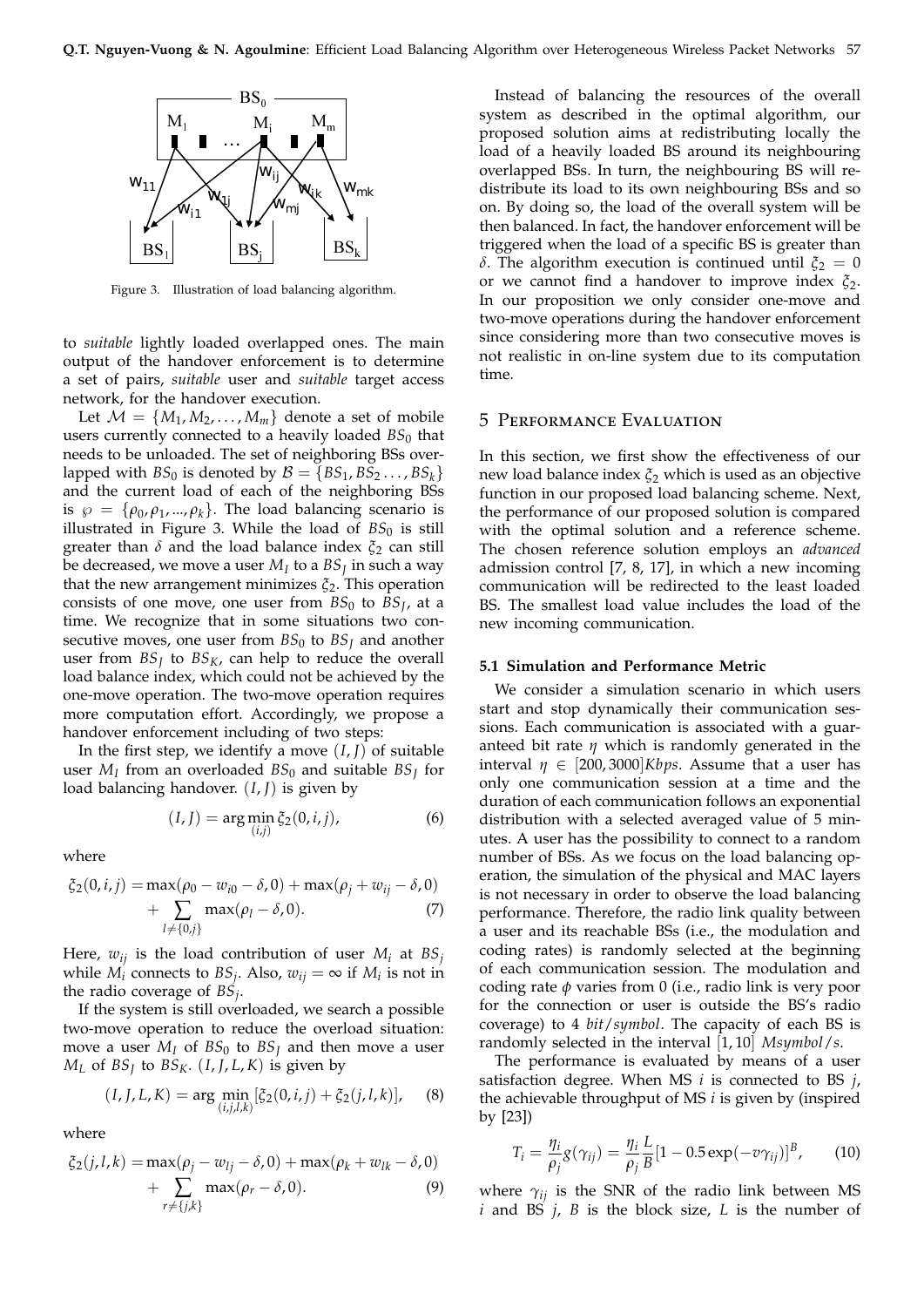data bit within the block size *B* and *v* is the specified constant depending on the considered technology. In fact,  $g(\gamma_{ij})$  is the probability that the radio frame of size *B* is transmitted without errors. And  $\frac{\eta_i}{\rho_j}$  represents the achievable data rate if user MS *i* connects to BS *j*. For sake of simplicity, we assume that there is no errors on radio transmission, i.e.,  $g(\gamma_{ii}) = 1$ . The achievable throughput of user MS *i*, connected to BS *j*, is thus equal to  $T_i = \frac{\bar{\eta}_i}{\rho_i}$ *ρj* .

To compute the user satisfaction, we use the modified Sigmoid utility function proposed in [24]. Based on the achievable throughput, the user satisfaction degree is given as

$$
u_i(T_i) = \begin{cases} 1, & T_i > \eta_i \\ \frac{(\frac{T_i - \eta_i^{min}}{0.5\eta_i - \eta_i^{min}})^{\zeta}}{1 + (\frac{T_i - \eta_i^{min}}{0.5\eta_i - \eta_i^{min}})^{\zeta}}, & \eta_i \ge T_i \ge \eta_i^{min}, \\ 0, & \text{otherwise} \end{cases}
$$
(11)

where  $\eta_i^{min}$  is the minimum acceptable bandwidth threshold of MS  $i$ . The parameter  $\zeta$  is the tuned steepness parameter that follows  $\zeta \geq 2$ . In fact, we assume that a user will be completely satisfied  $(u_i = 1)$  if his achievable throughput is greater or equal to what he asks for (i.e.,  $T_i \geq \eta_i$ ). And he will be half satisfied  $(u_i = 0.5)$  if he gets only a half amount of throughput that he asks for (i.e.,  $T_i = 0.5\eta_i$ ). In this simulation part, we assume that  $\eta_i^{min} = 0$  and  $\zeta = 3$ .

In this paper, we will use the averaged user satisfaction over all users in the system, given by (12), as the performance metric to compare different loadbalancing algorithms.

$$
U = \frac{1}{M} \sum_{i=1}^{M} u_i(T_i).
$$
 (12)

#### **5.2 Validation of the Load Balance Index**  $\zeta$ <sub>2</sub>

We employ indexes *ξ*<sup>1</sup> and *ξ*<sup>2</sup> as load-balancing objective functions. Another strategy consisting in minimizing the total load of all BSs is also examined. The performance of the three strategies is illustrated in Figure 4. In this simulation, the number of BSs in the system is fixed at 20. The value of threshold *δ* here is selected as  $\delta = 0.95$ . Note further that when we change the number of BSs or users in the system, the whole system configuration (e.g., *φ*, BS's capacity, *η*) is modified. The comparison of the user satisfaction or balance index between different network configurations (number of BS and number of user) is not relevant. Note however that we keep the same initial network configuration to test the different load balancing algorithms.

From Figure 4, the averaged user satisfaction is decreased when the number of users increases. As the number of BS in the system is fixed, a large number of users results in a high-load system. The user satisfaction is thus declined. The averaged user satisfaction is also averaged over many simulation repetitions. We observe that the *ξ*2-based strategy gives the best performance compared to the two other strategies in



Figure 4. Averaged user satisfaction vs. load balancing objective function strategies.

any simulated network-load contexts. When the overall network load increases, the *ξ*1-based strategy exposes clearly its limitation. For example, when the number of users is 60, the averaged user satisfaction given by the *ξ*2-based strategy is around 0.9 while that given by *ξ*1-based strategy is lower than 0.4. The *ξ*<sup>1</sup> strategy is not suitable since an equalization of all BSs' load is sometimes wasteful and does not lead to a good system performance. The performance of *ξ*<sup>1</sup> strategy is even worse than the total load minimization strategy. The later strategy does not result in an efficient resource utilization either because minimizing the total load does not mean a minimization of the system overload level. The simulation result affirms the efficiency of the *ξ*2-based load balancing strategy.

## **5.3 Performance of the Proposed Load Balancing Strategy**

We compare the performance of our proposed scheme with the impractical optimal solution. As the optimal solution requires a great computation time, the number of users arriving at a time is limited to 15 and a small number of BSs are considered. However, each user requires a high bit rate  $\eta$  (400  $\leq \eta \leq$  3000) to introduce an important load in the system. According to Figure 5 and Figure 6, it is clear that our proposed algorithm performs very well compared to the optimal one. Indeed, the balance indexes *ξ*<sup>2</sup> given by our solution are almost the same as those of the optimal one. We can see that the averaged user satisfaction of our proposed solution is slightly smaller than that of the optimal one in some situations (e.g., when the number of BSs is equal to 4 or 6). Most of the cases, the balance index and averaged user satisfaction provided by the our solution are identical to the optimal one.

The simulation shows clearly that our proposed algorithm provides a very close result compared to optimal but impractical one. Remind that our handover enforcement is based on two search steps: one-move and two-move operation searching. In order to investigate the advantage offered by the two-move operation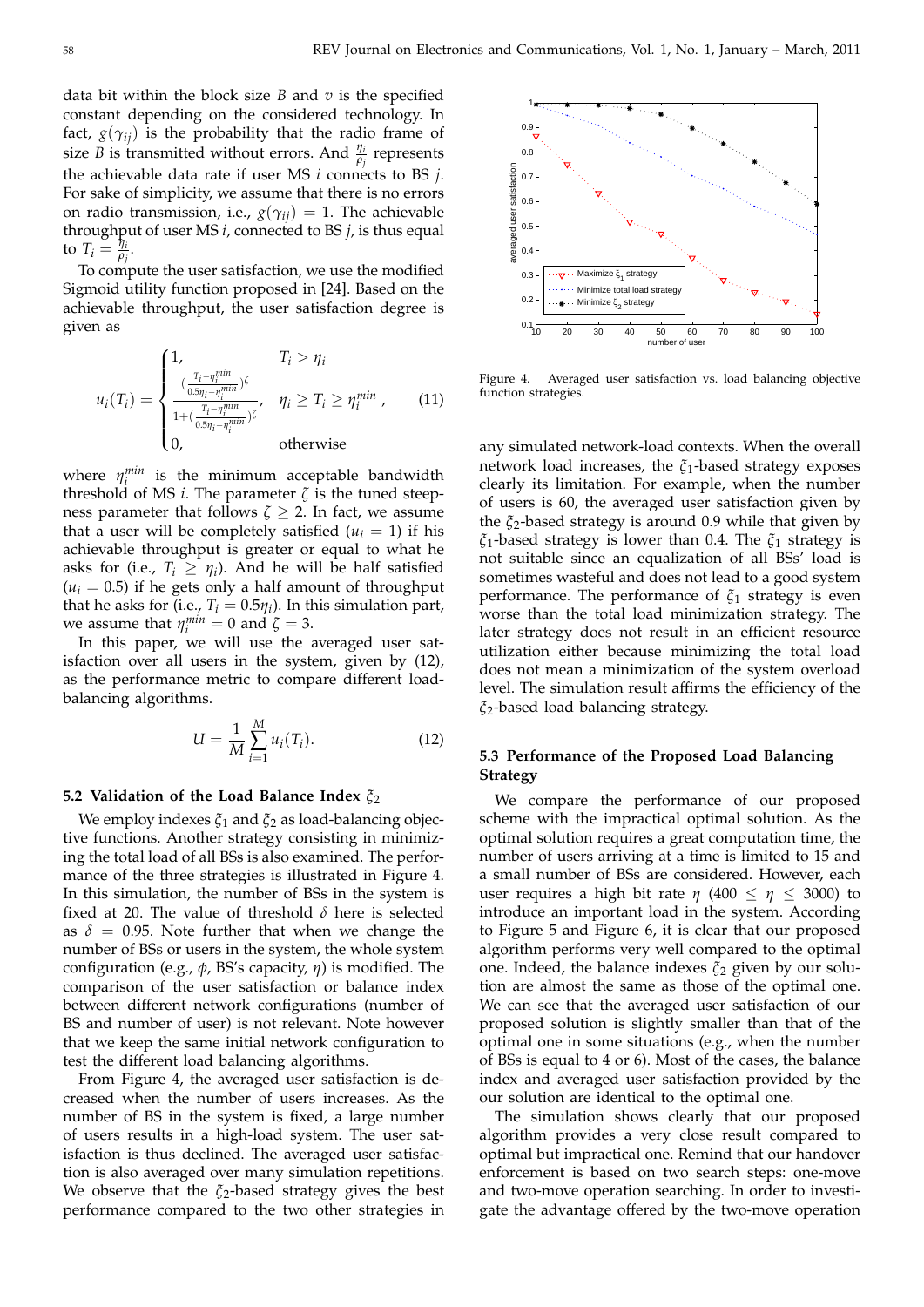

Figure 5. Averaged user satisfaction between our solution and the optimal one.



Figure 6. Balance index *ξ*<sup>2</sup> between our solution and the optimal one.

searching, we compare the balance index *ξ*<sup>2</sup> obtained from the algorithm using only one-move searching and the one using both one-move and two-move searching. In this simulation, the number of BS is fixed to 20. The balance index  $\xi_2$  is presented in Figure 7. The result is averaged over 50 simulation repetitions for each chosen number of users. The balance index *ξ*<sup>2</sup> obtained by our proposed algorithm is smaller than the one using only one-move operation searching. It means also that the averaged user satisfaction of the proposed algorithm is better than the one-move algorithm. In fact, in the two-



Figure 7. Load balancing using one-move handover enforcement vs. the one using two-move handover enforcement.



Figure 8. Performance comparison between our solution and the reference one.

move operation searching, we consider the handover enforcement of the user connected to a non-overloaded BS. This move unfreezes a enough resource amount on this BS for a possible incoming enforced handover user. One may note that we can also improve the load balancing by considering the three-move operation searching. However, the proposed algorithm, taken into account the two-move operation, provides already a very close to optimal result. A possible improvement from the three-move operation searching is not much significant compared to its computation time.

We compare now our proposed scheme with the one using advanced admission control algorithm [7, 8, 17] in which a new incoming communication will be redirected to the least loaded BS. We start two separate simulations using the same initial load-balanced system, the same user arrival process and the same running application scenario. The number of BSs is set to 10 and the number of users is set to 30. The load variation of the system is due to the communications start/stop. The averaged user satisfaction of the two systems, the one managed by our proposed load balancing scheme and the one managed by the reference scheme, is observed at every instant of the simulation duration and is depicted in Figure 8. We observe that the averaged user satisfaction degree in the system managed by our proposed scheme is much higher than in the system managed by the reference one. In fact, our proposed scheme uses a simple admission control compared to the advanced admission control of the reference one. The key of our scheme is based on the handover enforcement process that handles imminent overload situations. The results show clearly the effectiveness of our solution which is furthermore feasible for implementation in both homogeneous and coordinated heterogeneous networks.

#### 6 Conclusion

In this paper, we have proposed a new load metric which makes it possible to formulate the load balancing as a classic optimization problem. This novel load metric for wireless packet networks is based on the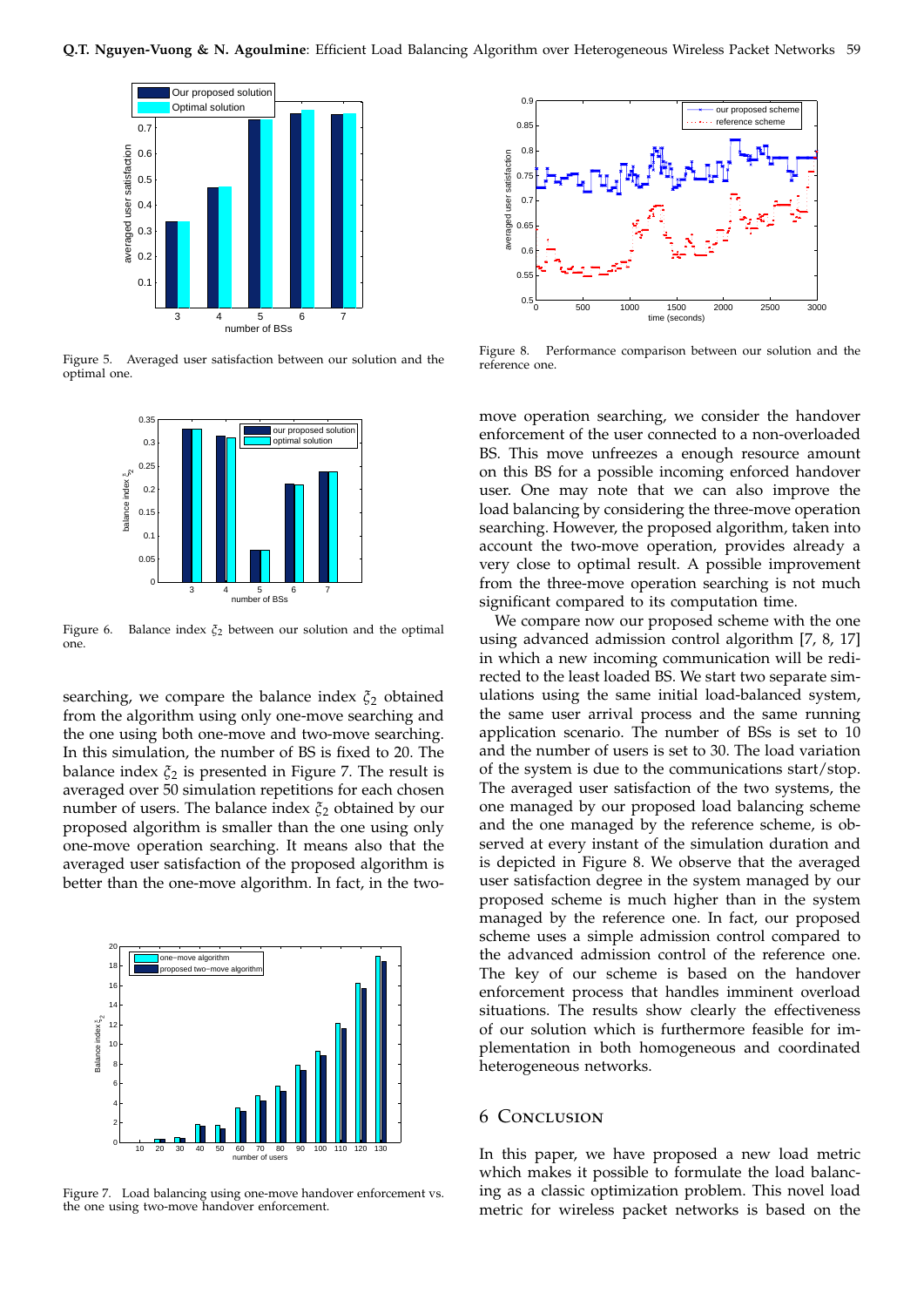packet scheduling and the radio link quality information. Thank to this new metric, the heterogeneity of different access technologies can be removed. It also facilitates the load balancing operations since it allows load variation anticipation. We introduced a new load balancing index to measure the overload degree of a system. This balancing index leads to minimize the overload degree of a system instead of equalizing the load among the access nodes within a system. We designed a load balancing scheme which consists of an admission control and a handover enforcement. The proposed handover enforcement based on one-move and two-move iterative search is one of the feasible suboptimal solutions to the problem. The solution can be used in on-line system because it does not require much computation time and because it operates in a distributed way instead of a usual centralized way. It was shown that our proposed approach outperforms the existing approaches. We also showed that the performance of the proposed scheme is very close to the optimal but unimplementable solution. In the future work, we plan to investigate the joint load balancing and resource allocation optimization in heterogeneous networks.

#### **REFERENCES**

- [1] S.-L. Tsao and C. Lin, "Design and evaluation of UMTS-WLAN interworking stategies," in *Proc. 56th IEEE Vehicular Technology Conference (VTC)*, 2002, pp. 777–781.
- [2] L. Gras, Q.-T. Nguyen-Vuong, Y. Ghamri-Doudane, N. Agoulmine, M. Kassar, B. Kervella, and G. Pujolle, "Terminal mobility in mobile and wireless realm: Tight, loose vs. very loose coupling," in *Proc. 1st Int. Workshop on Seamless Service Mobility (SSMO)*, Marrakech, 2007.
- [3] 3GPP, "Improvement of RRM across RNS and RNS/BSS (Release 5)," 3rd Generation Partnership Project (3GPP), Tech. Rep. TR25.881 v5.0.0, December 2001.
- [4] N. Vulic, S. Groot, and I. Niemegeers, "Common radio resource management for WLAN-UMTS integration at radio access level," in *Proc. 14th IST Mobile and Wireless Communications Summit*, Germany, June 2005.
- [5] J. Perez-Romero *et al.*, "Common radio resource management: Functional models and implementation requirements," in *Proc. 16th IEEE Int. Symposium on Personal, Indoor and Mobile Radio Communications (PIMRC)*, vol. 3, 2005, pp. 2067–2071.
- [6] R. Ferrus, A. Gelonch, O. Sallent, and J. Perez-Romero, "Vertical handover support in coordinated heterogeneous radio access networks," in *Proc. 14th IST Mobile and Wireless Communications Summit*, Germany, 2005.
- [7] R. Agusti, O. Sallent, J. Pérez-Romero, and L. Giupponi, "A fuzzy-neural based approach for joint radio resource management in a beyond 3G framework," in *Proc. 1st Int. Conference on Quality of Service in Heterogeneous Wired/Wireless Networks (QSHINE)*, vol. 4, 2004, pp. 216– 224.
- [8] L. Giupponi, J. Agusti, J. Perez-Romero, and O. Sallent, "Joint radio resource management algorithm for multi-RAT networks," in *Proc. IEEE Global Telecommunications Conference (GLOBECOM)*, St Louis, MO, 2005, pp. 3851– 3855.
- [9] B. B. Chen and M. C. Chan, "Resource management in heterogeneous wireless networks with overlapping coverage," in *Proc. 1st Int. Conference on Communication System Software and Middleware (COMSWARE)*, India, 2006, pp. 1–10.
- [10] A. Hasib and A. Fapojuwo, "Analysis of common radio resource management scheme for end-to-end QoS support in multiservice heterogeneous wireless networks," *IEEE Transactions on Vehicular Technology*, vol. 57, no. 4, pp. 2426–2439, 2008.
- [11] C. Shin and J. Cho, "A preliminary study on common radio resource management in heterogeneous wireless networks," in *Proc. 3rd Int. Conference on Ubiquitous Information Management and Communication (ICUMIC)*, 2009, pp. 278–282.
- [12] P. Stuckmann *et al.*, "The EUREKA gandalf project: Monitoring and self-tuning techniques for heterogeneous radio access networks," in *Proc. 61st IEEE Vehicular Technology Conference (VTC)*, vol. 4, 2005.
- [13] W. Shen and Q. Zeng, "Resource allocation schemes in integrated heterogeneous wireless and mobile networks," *Journal of Networks*, vol. 2, no. 5, 2007.
- [14] L. Giupponi, R. Agusti, J. Perez-Romero, and O. Sallent, "Improved revenue and radio resource usage through inter-operator joint radio resource management," in *Proc. IEEE Int. Conference on Communications (ICC)*, 2007, pp. 5793–5800.
- [15] D. Niyato and E. Hossain, "A noncooperative gametheoretic framework for radio resource management in 4G heterogeneous wireless access networks," *IEEE Transactions on Mobile Computing*, vol. 7, no. 3, pp. 332–345, 2008.
- [16] Y. Zhang, K. Zhang, Y. Ji, and P. Zhang, "Adaptive threshold joint load control in an end-to-end reconfigurable system," in *Proc. 15th IST Mobile and Wireless Communications Summit*, Greece, 2006.
- [17] G. Bianchi and I. Tinnirello, "Improving load balancing mechanisms in wireless packet networks," in *Proc. IEEE Int. Conference on Communications (ICC)*, 2002, pp. 891– 895.
- [18] U. Bernhard, E. Jugl, J. Mueckenheim, H. Pampel, and M. Soellner, "Intelligent management of radio resources in UMTS access networks," *The Bell Labs Technical Journal*, vol. 7, pp. 109–126, 2003.
- [19] H. Velayos, V. Aleo, and G. Karlsson, "Load balancing in overlapping wireless LAN cells," in *Proc. IEEE Int. Conference on Communications (ICC)*, 2004, pp. 3833–3836.
- [20] Q. Liu, X. Wang, and G. Giannakis, "A cross-layer scheduling algorithm with QoS support in wireless networks," *IEEE Transactions on Vehicular Technology*, vol. 55, no. 3, pp. 839–847, 2006.
- [21] D. Chiu and R. Jain, "Analysis of the increase and decrease algorithms for congestion avoidance in computer networks," *Computer Networks and ISDN systems*, vol. 17, no. 1, pp. 1–14, 1989.
- [22] R. Ramjee, R. Nagarajan, and D. F. Towsley, "On optimal call admission control in cellular networks," in *Proc. IEEE Int. Conference on Computer Communications (INFOCOM)*, 1996, pp. 43–50.
- [23] X. Zhang, E. Zhou, R. Zhu, S. Liu, and W. Wang, "Adaptive multiuser radio resource allocation for OFDMA systems," in *Proc. IEEE Global Telecommunications Conference (GLOBECOM)*, vol. 6, 2005.
- [24] Q. Nguyen-Vuong, Y. Ghamri-Doudane, and N. Agoulmine, "On utility models for access network selection in wireless heterogeneous networks," in *Proc. IEEE/IFIP Network Operations and Management Symposium (NOMS)*, Brazil, April 2008.